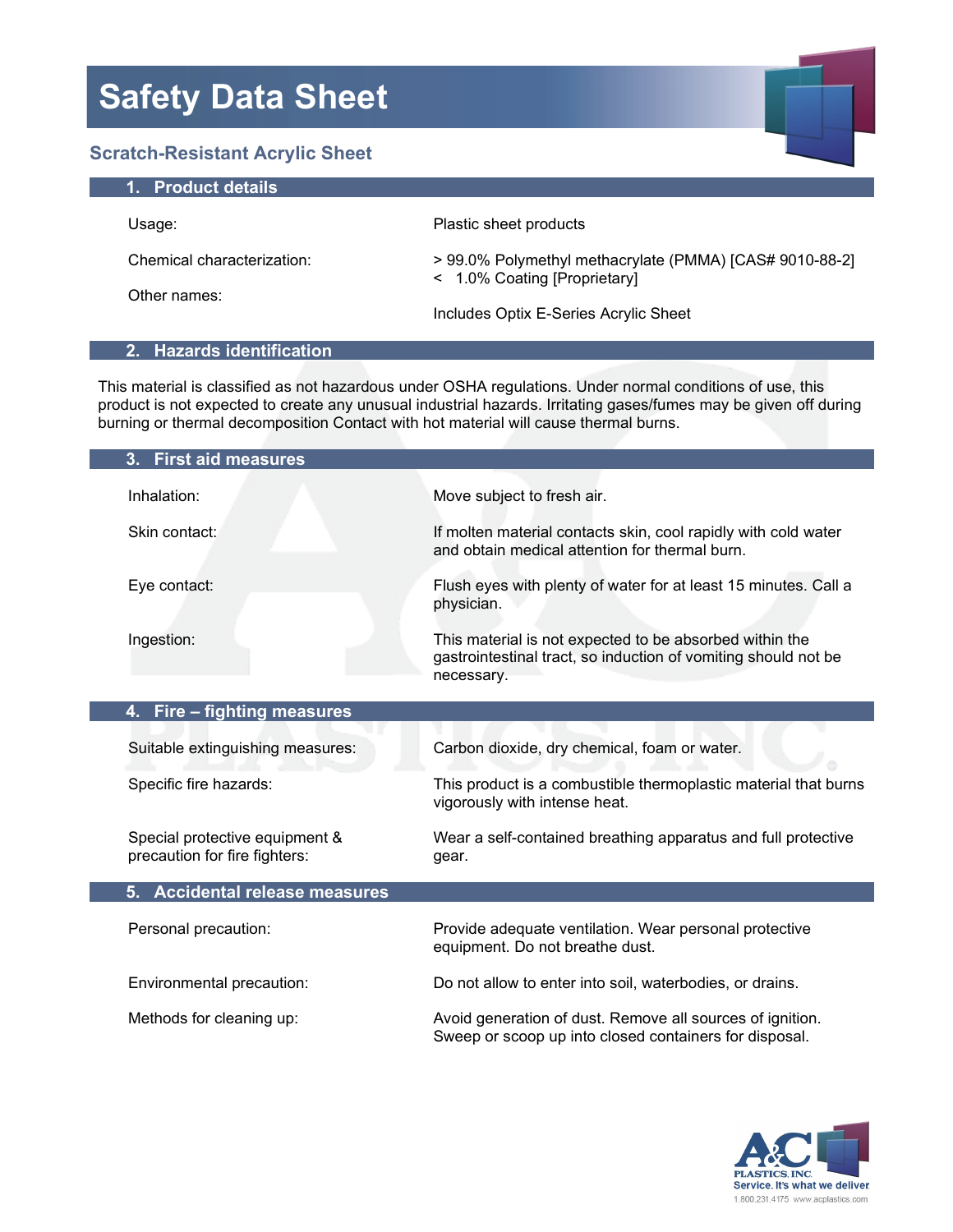# **Safety Data Sheet**

### **6. Handling and storage**

| Max. storage temperature:     | 190°F (88°C)                                                                                                                                                                                                                                                                                                                                                         |
|-------------------------------|----------------------------------------------------------------------------------------------------------------------------------------------------------------------------------------------------------------------------------------------------------------------------------------------------------------------------------------------------------------------|
| Handling:                     | Ensure appropriate exhaust and ventilation at machinery and<br>at places where dust can be generated. Avoid dust formation,<br>and accumulation of static charges. Prohibit sources of spark<br>and ignition, such as smoking. Processing of this product<br>under high temperatures will cause hazardous emissions of<br>vapors, carbon monoxide or carbon dioxide. |
| Storage:                      | If this material is stored under ambient temperature conditions,<br>it is not hazardous. However, extensive storing at higher than<br>the maximum temperature will emit vapors, carbon monoxide<br>or carbon dioxide.                                                                                                                                                |
| <b>Exposure control</b><br>7. |                                                                                                                                                                                                                                                                                                                                                                      |
| Exposure limits:              | Not applicable.                                                                                                                                                                                                                                                                                                                                                      |
| <b>Ventilation measures:</b>  | Provide good ventilation and/or an exhaust system in the work<br>area.                                                                                                                                                                                                                                                                                               |
| Respiratory protection:       | None required under normal conditions.                                                                                                                                                                                                                                                                                                                               |
| Hand protection:              | Canvas or cotton gloves.                                                                                                                                                                                                                                                                                                                                             |
| Eye protection:               | Safety glasses with side shields (ANSI Z87.1 equivalent).                                                                                                                                                                                                                                                                                                            |
| Skin & body protection:       | Wear suitable protective clothing and boots.                                                                                                                                                                                                                                                                                                                         |
| Other protective measures:    | Avoid contact of molten material with skin. Do not inhale dust<br>particles or vapors. Keep away from sources of ignition. Wash<br>hands before breaks and after work.                                                                                                                                                                                               |

| 8. Physical and chemical properties |                 |  |
|-------------------------------------|-----------------|--|
| Physical state:                     | Solid sheets    |  |
| Color:                              | Clear to opaque |  |
| Odor:                               | Not applicable  |  |
| pH:                                 | Not applicable  |  |
| Melting point:                      | 300°F (150°C)   |  |
| Boiling point:                      | Not applicable  |  |
| Decomposition temperature:          | Not applicable  |  |
| Flash point:                        | Not applicable  |  |
| Auto-ignition temperature:          | 833°F (445°C)   |  |
|                                     |                 |  |

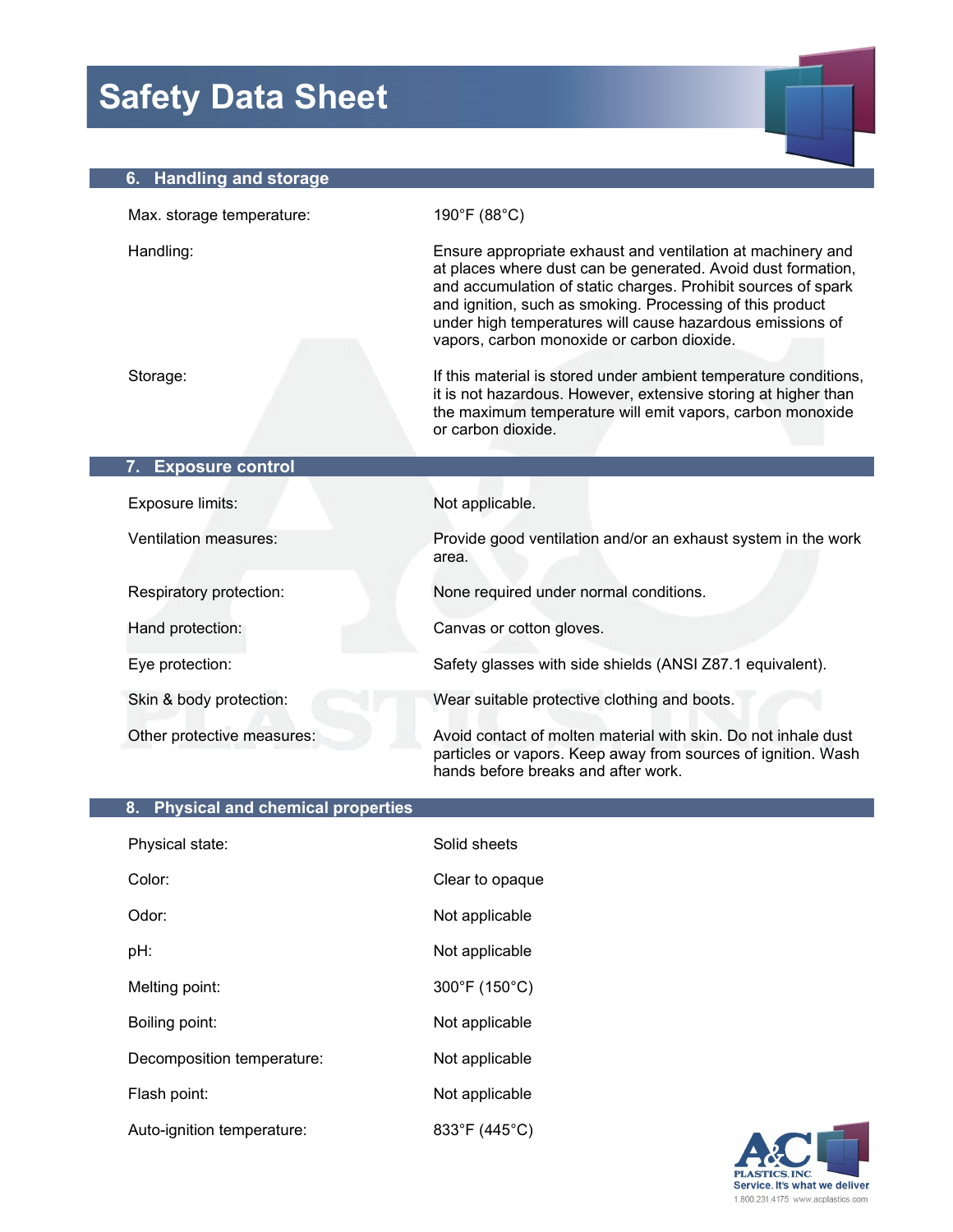## **Safety Data Sheet**

| Explosion limits:                                                     | Not applicable                                                                                                                                                                                            |
|-----------------------------------------------------------------------|-----------------------------------------------------------------------------------------------------------------------------------------------------------------------------------------------------------|
| Evaporation rate:                                                     | Not applicable                                                                                                                                                                                            |
| Vapor pressure:                                                       | Not applicable                                                                                                                                                                                            |
| Vapor density:                                                        | Not applicable                                                                                                                                                                                            |
| Relative density:                                                     | 1.19 approx.                                                                                                                                                                                              |
| Solubility:                                                           | Insoluble                                                                                                                                                                                                 |
| 9. Stability and reactivity                                           |                                                                                                                                                                                                           |
| Stability:                                                            | Stable. Hazardous polymerization does not occur.                                                                                                                                                          |
| Conditions to avoid:                                                  | Protect from excessive heat. Keep away from sources of<br>ignition and heat. Avoid dust formation.                                                                                                        |
| Materials to avoid:                                                   | Acids, bases, and strong oxidizing agents.                                                                                                                                                                |
| Hazardous decomposition products:                                     | Thermal decomposition or combustion may emit vapors,<br>carbon monoxide, or carbon dioxide.                                                                                                               |
| 10. Toxicological information                                         |                                                                                                                                                                                                           |
| This product should not be harmful under<br>normal conditions of use. |                                                                                                                                                                                                           |
| Inhalation:                                                           | Unlikely to be harmful by inhalation under ambient<br>temperature. Inhalation of vapors from heated product can<br>cause nausea, headache, dizziness as well as irritation of<br>lungs, nose, and throat. |
| Skin contact:                                                         | Possible skin irritation. Contact with molten material can result<br>in burns.                                                                                                                            |
| Ingestion:                                                            | Unlikely to be harmful by ingestion under ambient<br>temperature.                                                                                                                                         |
| Eye contact:                                                          | Vapors from heated product can irritate the eyes.                                                                                                                                                         |
| Carcinogenicity:                                                      | Non-carcinogenic                                                                                                                                                                                          |
| 11. Ecological information                                            |                                                                                                                                                                                                           |

 This product is a solid, inert product with low volatility, and is essentially insoluble in water.

Ecotoxicity:

This product should have low toxicity to aquatic and terrestrial organisms.

Mobility:

Due to the solid nature of this product, it should have low mobility in soil.